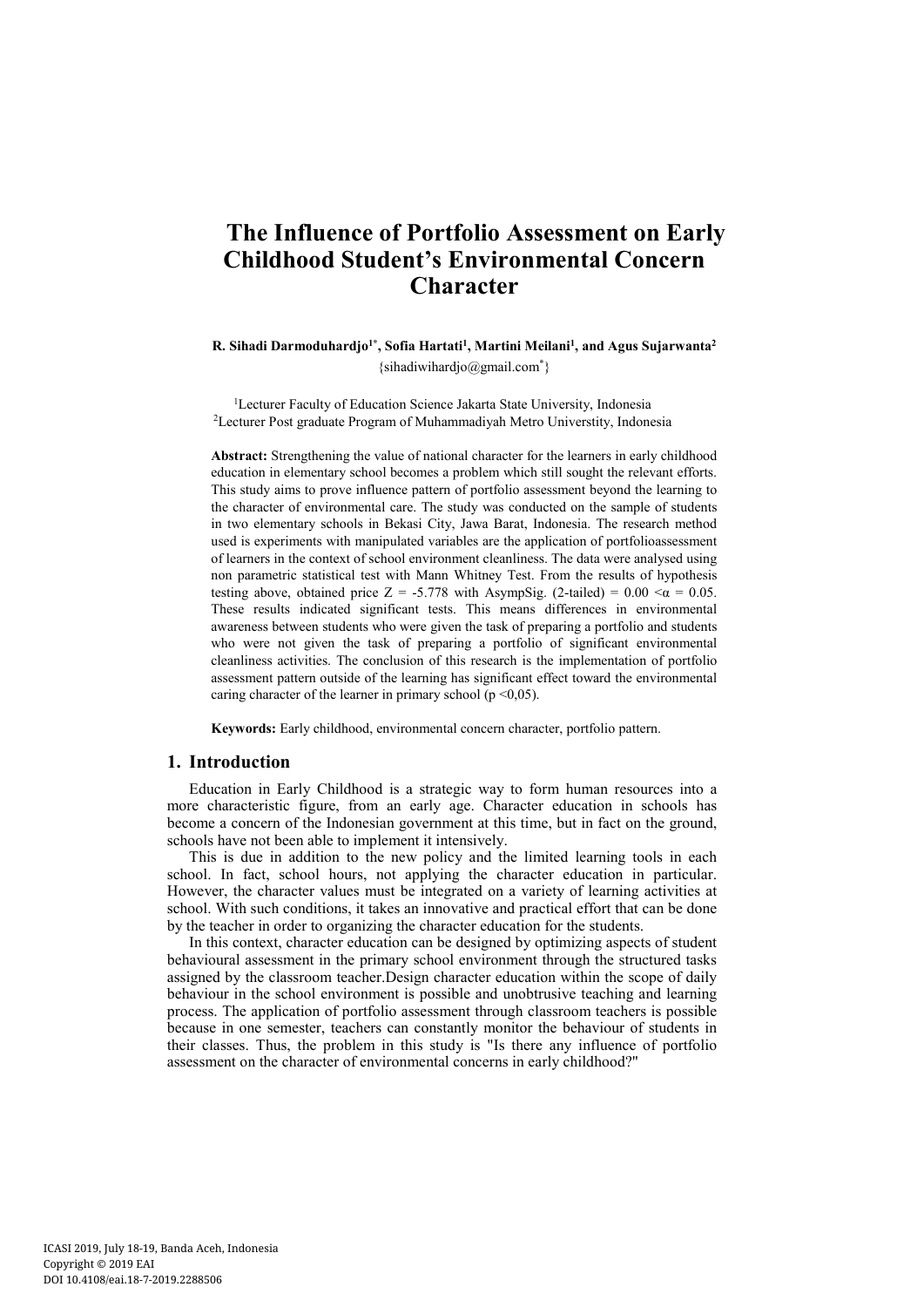# **2. Literature Review**

The application of portfolio assessment on the nature of environmental concerns can be explained conceptually, each below. According to Paulson (1991) quoted Cartono and Untari (2007) defines the portfolio as a collection of students' work showing efforts, developments, and skills in one or more areas. This set should include student participation in content selection, content criteria, selection criteria, assessment criteria, and evidence of selfreflection. According to Budimansyah (2002), learning-based portfolio, when juxtaposed with the concept of assessment, then we can call it as the term "portfolio based assessment". Portfolio assessment is different from other ratings. Portfolio assessment aims to measure the extent of students' ability to construct and reflect on a job. By collecting the materials that relevant to the purpose and desire constructed by the student so that the results of the construction can be assessed and commented upon by the teacher within a certain period.

Surapranata and Hatta (2004: 187) stated that there are two methods to organize the evidence portfolio of the learners. First, both the teachers and learners place all the evidence of learners to a specific place (eg in a corner of space, or a particular folder in the closet). Second, the teacher selects all the evidence of the learner to be included in the documentation portfolio. Organizing the portfolio also becomes part of the learner's task. The trick is to record all the results of activities in a diary, whether or not having a physical document, before it is inserted into the portfolio bundle. In the main design of character education within the school environment compiled by the Ministry of Education and Culture (2010: 28), it is stated that character education can be implemented in an integrative way through four important pillars: learning activities in the classroom, the development of education unit culture, cocurricular activities, and extracurricular activities in particular, this study takes a focus on the pillars of cultural development of educational units.

Culture in the educational unit in this case, is elementary school. Environmental cares are identified in the Character Education Implementation Guidelines, Curriculum and Bookkeeping Centers (2011: 6-7), Environmental cares are identified in the Character Education Implementation Guidelines, Curriculum and Bookkeeping Centers (2011: 6-7), as the 16th of 18 (eighteen) character values that have been identified. Thus it cannot be denied that environmental awareness becomes an important value to be instilled to children from an early age.

The term "caring" in relation to the environment is often referred to as "concern". Therefore, environmental concern is closely related to the actions or behaviour of a person or group of people based on environmental considerations or insights. According to Unesco-UNEP (1976), everyone has a concern for the environment. However, the level of awareness is varied, some are high and some are low.

The description of someone who has an environmental concern is stated by Nenggala (2007: 173) using the following indicators: 1) always maintaining the sustainability of the surrounding environment; 2) not taking, cutting or removing herbs contained along the journey; 3) not scribble, incised writing on point, stones, roads or walls; 4) always throw garbage in place; 5) do not burn garbage around residential areas; 6) carrying out environmental cleansing activities; 7) stockpiles of unused goods; and 8) clean up clogged garbage.

Environmental awareness becomes an important variable, Hidayat's research result (2016), with a survey method of the lubricant / engine oil consumption population in Magelang. as many as 165 people showed that, environmental awareness positively affected sceptical attitude on green advertisement as evidenced from t value count 4,814 with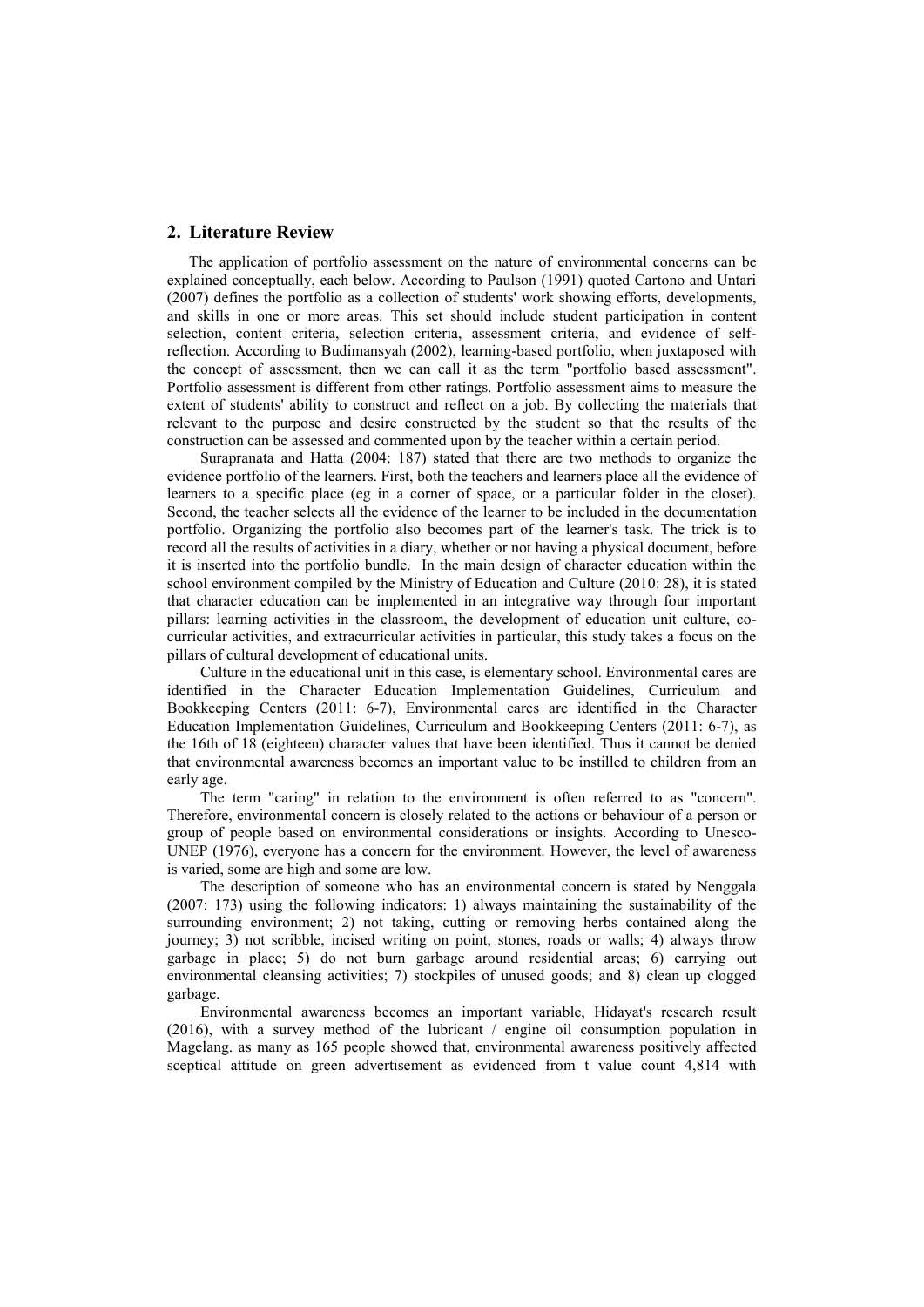significance value  $0.00 \&$  lt; 0.05. According to Saptono (2011), the attitude of environmental awareness can be established by students' self-actions. Involving students plunge directly into the environment will cultivate a caring attitude towards the environment. The context of student involvement in this environment in this study becomes a reference for the assignment of structured tasks of students to directly use the cleanliness equipment provided in the classroom to maintain the cleanliness of the classroom and the surrounding environment. In relation to the value of environmental awareness, students must be holistically placed in the school, in the classroom and outside the classroom. This means it can simply be practiced both within the sphere of the classroom and in the schoolyard.

#### **3. Research Methods**

This research is an experiment carried out on two schools as a sample of research, namely: State Elementary School 01 Bekasi and State Elementary School 03 Bekasi. The time of the research is from October to December 2017. The experimental design used was to treat the randomly selected schools, namely the State Elementary School 03 Bekasi as a comparison variable. In the experimental school, grade 3 students were given a structured task through the classroom teacher's instruction, that each student activities on the use of classroom-provided cleaning tools : sweep stick, floor sweep, washclothes, garbage bin, and duster are recorded by using a diary sheet as a portfolio report. Meanwhile, the students of state elementary school 03 Kota Bekasi were not given the task of compiling a diary as a portfolio, but they were given the same cleaning tools in the classroom. The process of observing the classroom environment cleanliness activity carried out for 15 days. The data of the activities of the two schools with each class of 28 students as data with nominal scale were analysed using nonparametric statistical analysis, the Mann Witney test.

# **4. Result And Discussion**

#### a. Description of Environmental Concerns of Experimental Results

First, the results obtained from the application of portfolio assessment for environmental awareness of students from the State Elementary School 01 Bekasi with the assessment of portfolio assessment obtained recap of the use of environmental cleaning tools in the class, can be shown in the table as follows:

| Activity                   |      | Proportion |       |       |         |            |
|----------------------------|------|------------|-------|-------|---------|------------|
|                            |      |            |       |       |         | Rate       |
| Using the hygene tools     |      | 20         | 20    | 22    | 18      |            |
|                            | 75%) | $71\%)$    | (71%) | 78%   | $72\%)$ | 73%        |
| Not using the hygene tools |      |            |       |       | 10      |            |
|                            | 25%  | (28%)      | (28%) | (21%) | (28%)   | <b>26%</b> |
| Total                      | 28   | 28         | 28    | 28    | 28      | -          |

**Table 1.** Environmental Concern for the Classroom with Portfolio Assessment

\*) Tool Type:  $1 =$  Swipe stick;  $2 =$  Floor sweep;

 $3 =$  washcloth;  $4 =$  garbage bin;  $5 =$  Duster.

The students' environmental awareness, which can be seen from the behaviour in the form of activities using the cleaning tools, then the class where students are given the task of compiling the portfolio of classroom cleaning activities and the class page can be described as follows: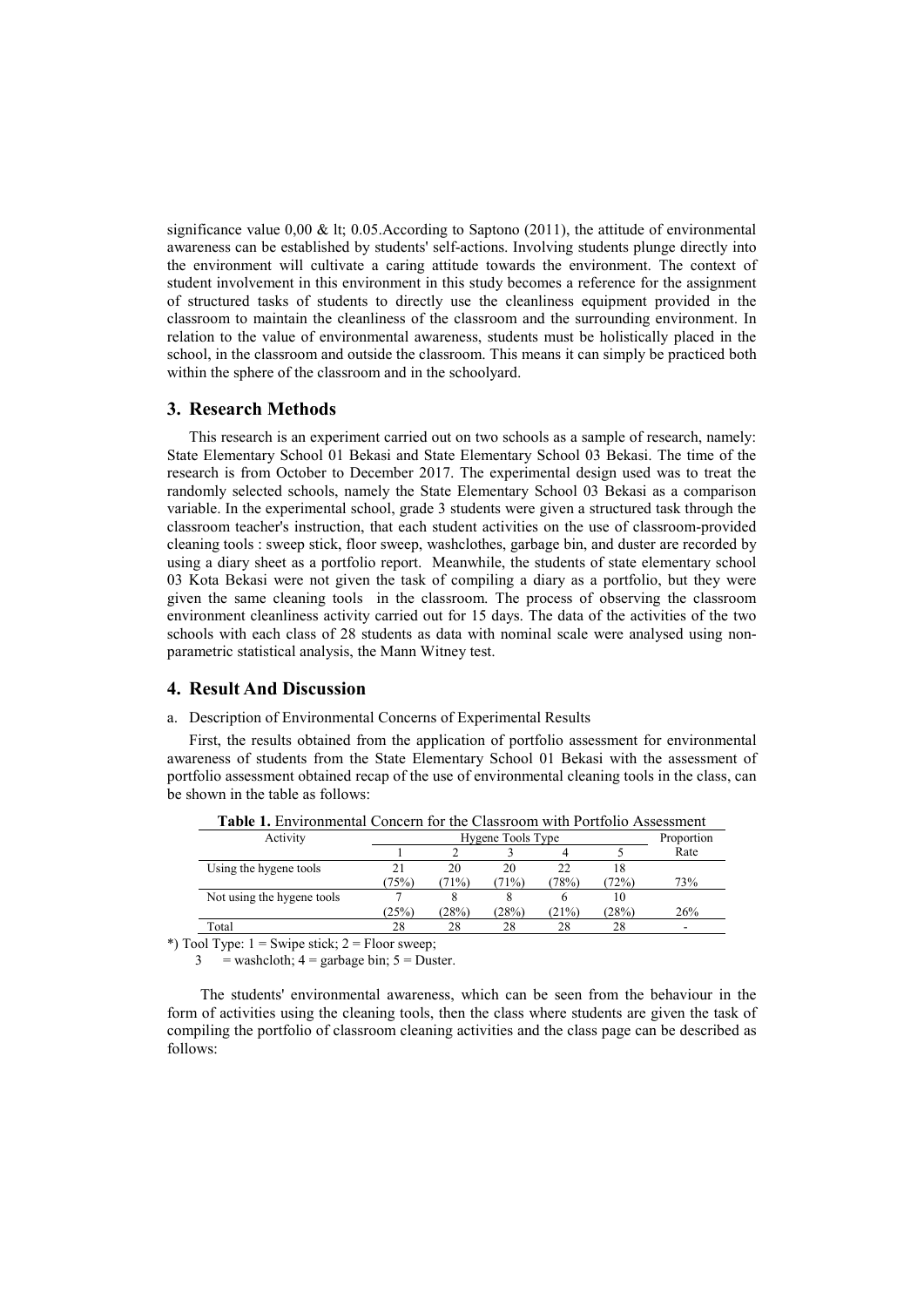- 1) In each of the hygiene tools used by students in a 15-day observation range, groups of students that using the cleaning tools have a greater frequency than students who do not use cleaning kits.
- 2) Overall, the average proportion of activities using the cleaning kits in the class given the task of compiling a portfolio is higher than the other group. The mean proportion of students using cleaning tool is 73,71%. While the mean proportion of students who do not use the cleaning tool is only 26.29%. From the above facts, it can be concluded that, in the classroom where students are given the task of preparing a portfolio of daily activities in maintaining cleanliness by using the tools provided in the classroom, obtained a higher environmental awareness. Second, the results obtained from activities that are not carried out the application of portfolio assessment for environmental awareness of elementary school students 03 Kota Bekasi can be detailed in the description below. With the absence of treating "portfolio assessment" at the State Elementary School 03 Bekasi, obtained recap of the use of environmental cleaning tools class, which can be shown in the table as follows:

| Activities              |          | Hygiene Tools Type |       |       |          | Proportion Rate |
|-------------------------|----------|--------------------|-------|-------|----------|-----------------|
|                         |          |                    |       |       |          |                 |
| Using Hygiene Tools     |          |                    | 12    |       |          |                 |
|                         | (39%)    | (25%)              | (42%) | (17%) | (39%)    | 32%             |
| Not using Hygiene Tools | 17       |                    | ۱6    | 23    |          |                 |
|                         | $(60\%)$ | $75\%)$            | (57%) | (82%) | $(60\%)$ | 67%             |
| Total                   | 28       | 28                 | 28    | 28    | 28       |                 |

**Table 2.** Environmental Concern for the Class without Portfolio Assessment

\*) Tool Type:  $1 =$  Swipe stick;  $2 =$  Floor sweep;  $3 =$  washcloth;  $4 =$  garbage bin;  $5 =$  Duster.

From the students' environmental awareness data (Table 2) seen from the behaviour of using hygiene tools, the class where students are not given the task of preparing the portfolio of classroom cleanliness activities and the class page can be described as follows:

- 1) In each of the cleaning tools used by students in the observation range for 15 days has a frequency smaller than students who do not use a hygiene tool.
- 2) Overall, the mean proportion of the students who use the cleaning tools in the class room that were not given the task of preparing the portfolio is lower than those who did not use the cleaning tool. The mean proportion using cleaning tool only amounted to 32.86%. While the mean proportion of students who did not use the cleaners reached 67.14%.

The above facts show that, in a class where students are not given the task of compiling a portfolio of everyday activities in maintaining classroom cleanliness by using the tools provided in the classroom, there is a lower level of environmental awareness. From the two descriptions above, we can obtain the comparison between environmental awareness among the students who were given the task of compiling the portfolio of environmental cleanliness activities class as follows:

- 1) The use of hygiene tools by students who were given the task of compiling a portfolio of environmental hygiene activities in the classroom and class yard, has a higher frequency of use of cleaning tools compared to students who were not given the task of preparing the portfolio.
- 2) The proportion of environmental awareness of students who are given the task of compiling the portfolio of classroom and classroom cleanliness activities is higher than the students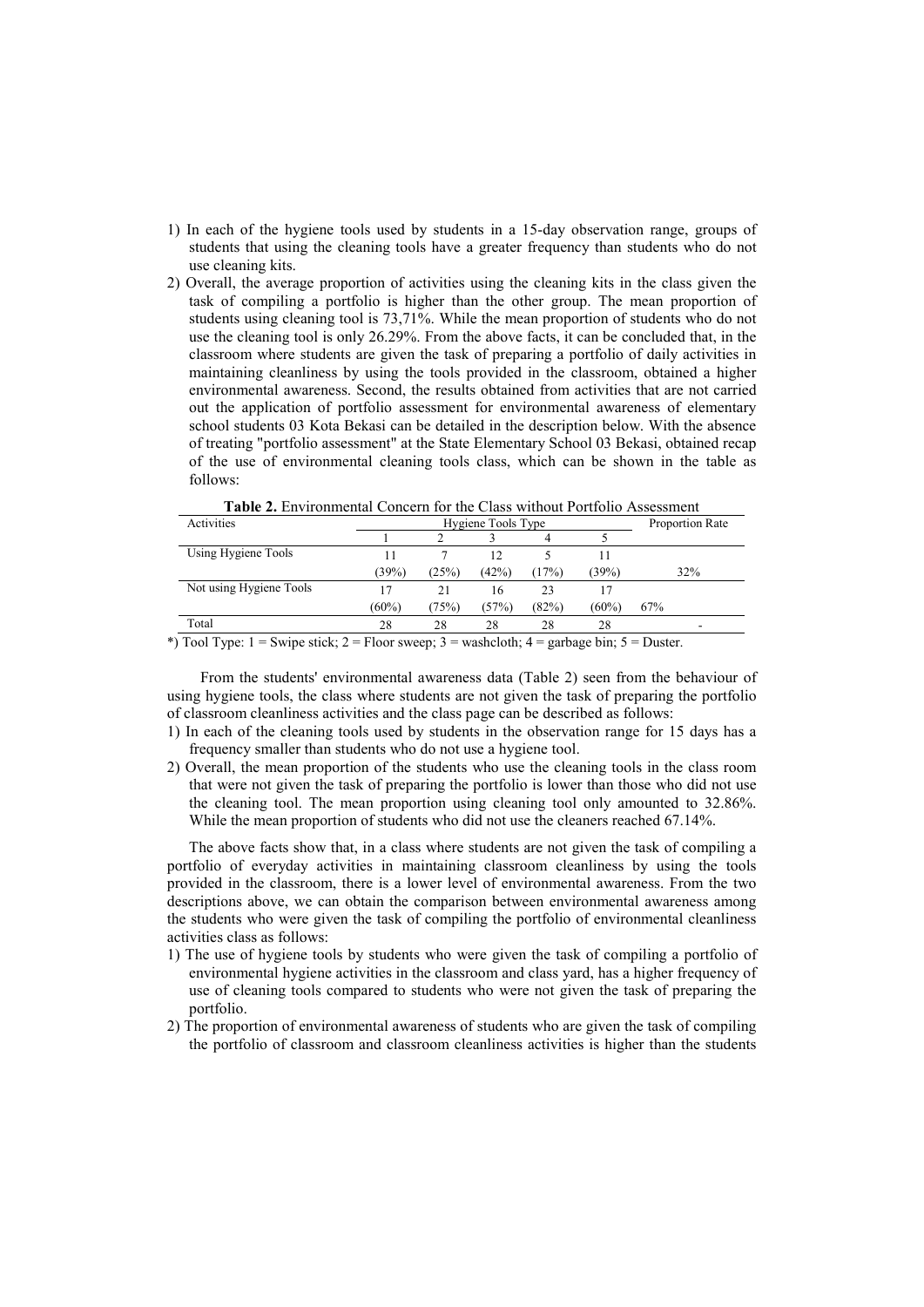who are not given the task of preparing the portfolio of classroom and classroom cleanliness activities.

#### *a. Hypothesis Test Results*

From the description of the data above, qualitatively there is a difference between students who are given the task of preparing the portfolio and not given the task of preparing the portfolio with regard to environmental concerns. These needs to be tested statistically with non-parametric test techniques is Mann Whitney test obtained the following results:

**Table 3.** Hypothesis Test Results Differences Environmental Concern between the Students given the task of Compiling Portfolios of Environmental Hygiene Activity and Students Who<br>were Not Given the task  $N_{\alpha t} C$ 

| were Not Given the task.      |                                |  |  |  |
|-------------------------------|--------------------------------|--|--|--|
|                               | <b>Environmental Awareness</b> |  |  |  |
| Mann-Whitney U                | 48.500                         |  |  |  |
| Wilcoxon W                    | 454.500                        |  |  |  |
| Z                             | $-5.778$                       |  |  |  |
| Asymp. Sig. (2-tailed)        | .000                           |  |  |  |
| a. Grouping Variable: Scoring |                                |  |  |  |

From the results of hypothesis testing above, obtained price  $Z = -5.778$  with Asymp price. Sig. (2-tailed) =  $0.00 \le \alpha$  = 0.05. These results indicate significant tests. This means differences in environmental awareness between students who are given the task of preparing a portfolio and students who are not given the task of preparing a portfolio of significant environmental cleanliness activities. Thus both qualitatively and quantitatively experimenting with the treatment of portfolio assessment on environmental concerns is significantly tested.

From the description of the data and the result of the hypothesis test above, there is no empirical fact that is contradictory to theoretical explanation regarding the problem formulation in this research. The facts that have been obtained in this study are in accordance with the nature of the portfolio, in which Cartono and Untari (2007) mentioned that, the portfolio as a collection of student work showing their efforts, development, and skills in one or more field. This collection should include student participation as evidence of the student's self-reflection.

The high level of environmental awareness of students in the class given the task of preparing the portfolio also reflects that with the assessment of portfolio by the teachers of elementary school class successfully established environmental care behavioural culture. This is in accordance with the opinion of Saptono (2011), which states that the attitude of environmental care can be formed in students by acting directly. Students who directly perform activities to clean up the classroom environment with the equipment already provided, can actually grow the attitude of environmental awareness. From both result of this research hence in order to grow the character of environmental care in the early childhood in elementary school environment which still fostered by classroom teacher, portfolio assessment is a very strategic tool to be applied.

## **4. Conclusion**

Based on the results of research that has been tested and conducted discussion, it can be concluded as follows: